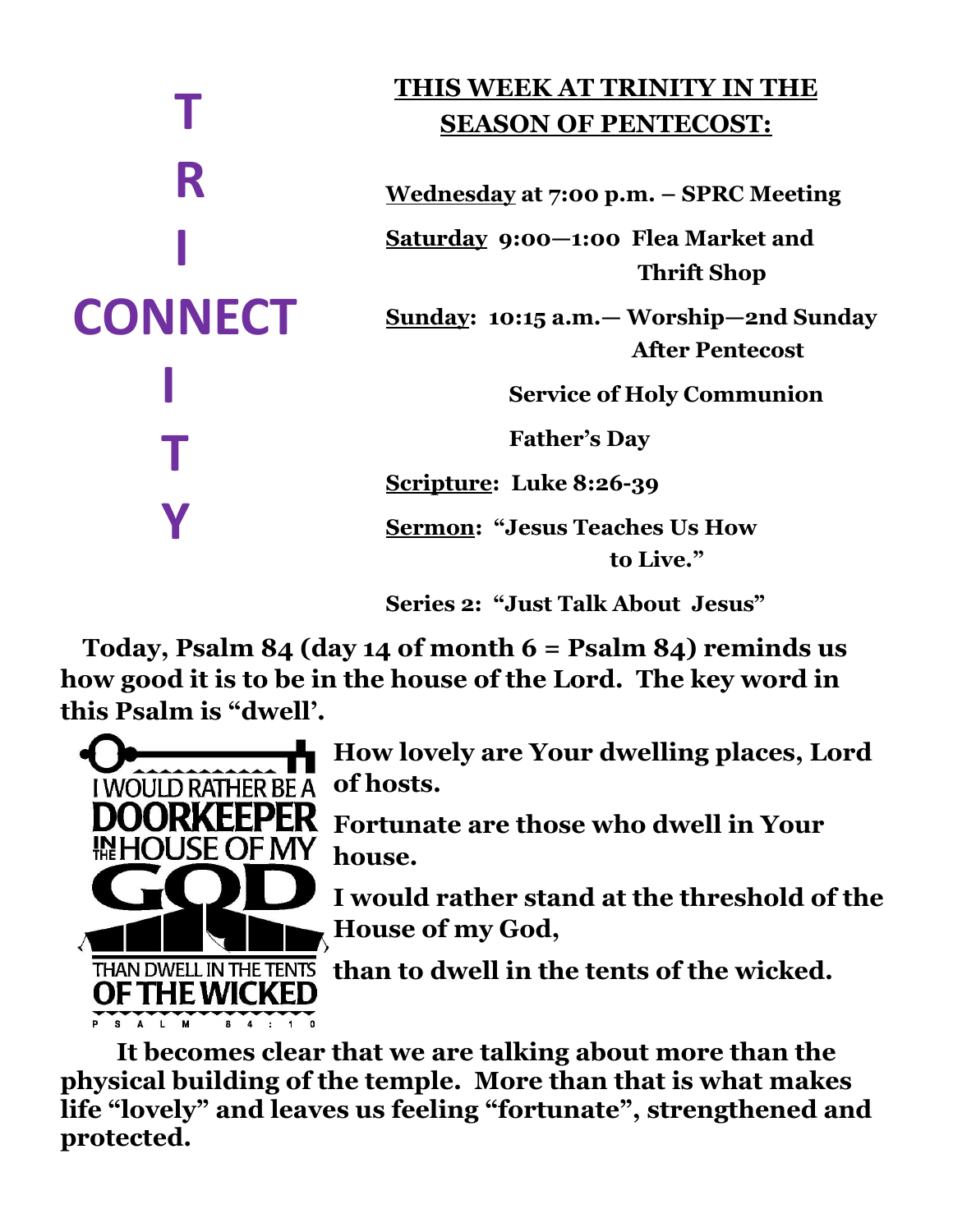**What our souls long for is to be in the abiding presence of the Lord, giving God our constant praise, finding strength in the uprightness of God's ways, and offering our prayers to the Lord. That is dwelling with the Lord. The opposite being "living in the tents of wickedness".**

**The great outcome of such dwelling is expressed in the final verses of the Psalm"**

**For my sun and my shield is the Lord God;**

**The Lord bestows favor and glory.**

**God will not withhold goodness from those who walk whole heartedly.**

**Lord of hosts, how fortunate are those who trust in You.**

**And the best news of all comes from the words of John in Revelation 21:**

**Then I saw "a new heaven and a new earth"**

**And I heard a voice from the throne saying:**

**"Look! God's dwelling place is now among the people,**

**and God will dwell with them. They will be God's people**

**and God himself will be with them and be their God."**

**And all of life will be filled with the goodness of the Lord, completing what our hearts long for:**

**Surely goodness and mercy shall follow me all the days of my life, and I shall dwell in the house of the Lord forever.**

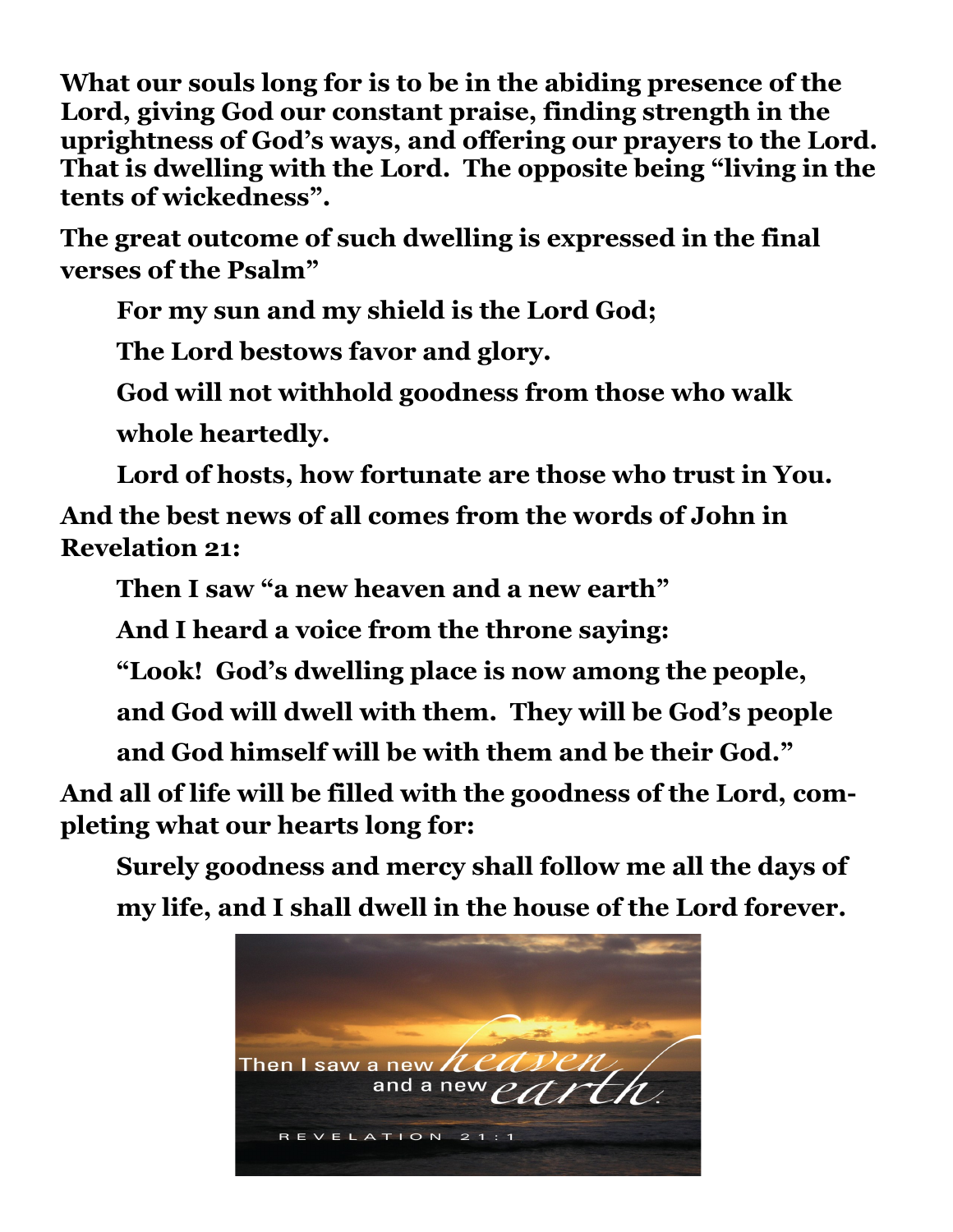*Many thanks to Donna Metcalf for her work with Vacation Bible School! Our next meeting will be on July 17th. Plan to join us for a great time of fellowship!*



**SPRC will meet** *tomorrow, June 15th***, at 7:00 p.m.**

**Finance will meet on** *Wednesday, June 22nd***, at 6:30 p.m.**

**Council will meet on Wednesday, June 29th, beginning with**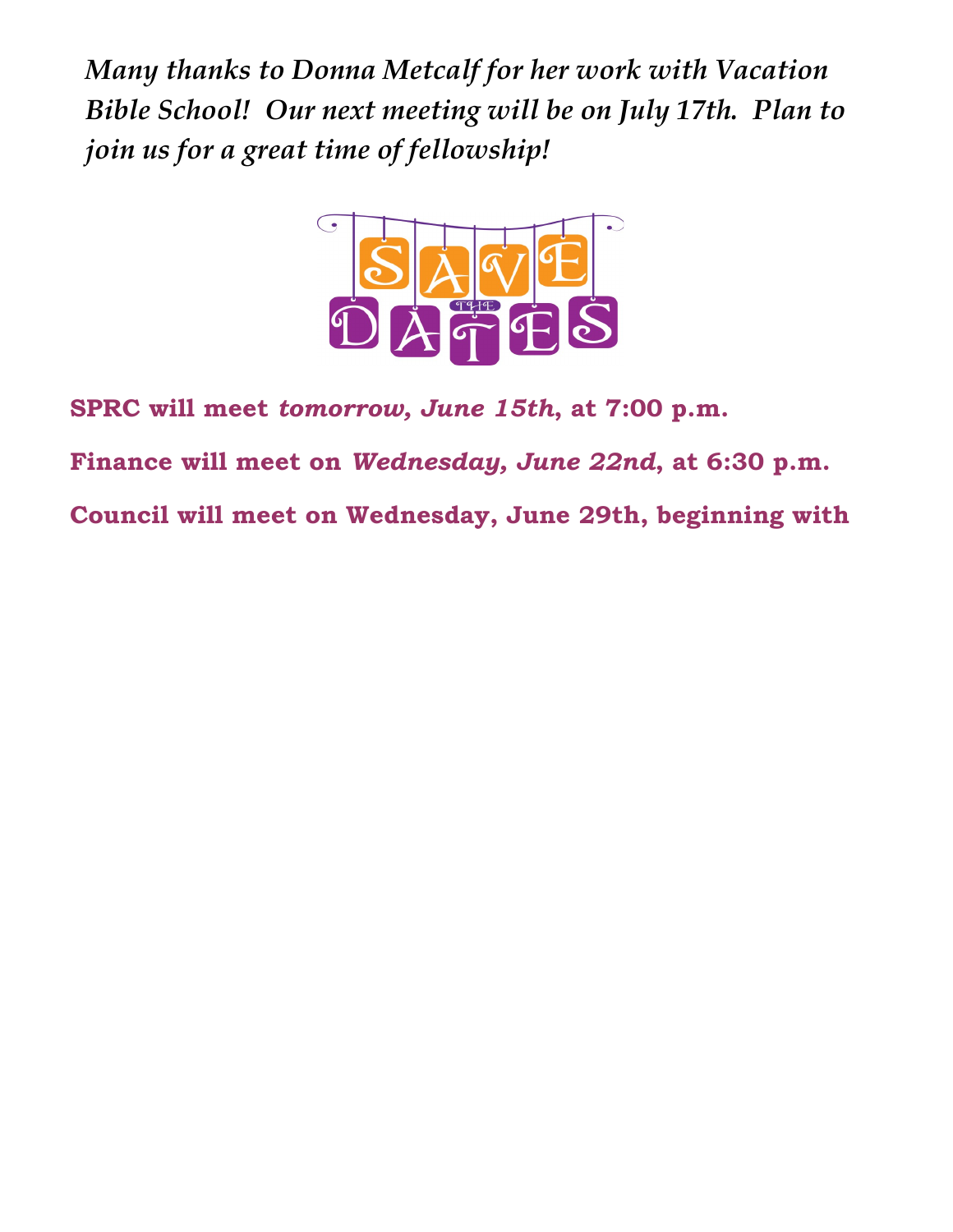

**Diane & Jason Giacubeno (Harry Wilhelm) lost their house & belongings in a fire. Ronnie & Flo McCauley (Shirley Carr's nephew) both have serious health concerns. Larry Rockenbaugh, who will have surgery this afternoon.**

**Toni and Bella (Phyllis Martin) for health issues.** 

**Greg Kephart, for progress in rehab.**

**Kathy Metcalf, who continues to have difficulty with her vision.**

**Norman Wess, who is going through chemo and radiation treatment.**

**Jim Smith, Laurie's brother-in-law, who continues cancer treatments.**

**Daniel Jenkins, who has been diagnosed with Covid.**

**Tommy Kohlhepp, recovering from a recent hospital stay.**

**Margaret Milton, Pastor Janet's mom, who had surgery for kidney failure.**

**Katie Ferguson (Sandy's cousin) who is hospitalized with major health concerns.**

**Jim Condry, Gary's friend, is still at Shock Trauma following an auto accident.**

**Marie Balsamo, whose ankle was damaged by another failure of steps to her apt. Richard Hobson, Larry's friend, who had triple bypass surgery.**

**The family and friends of Linda Thompson (Pastor David) who passed away. Lutz, Beate's brother who lives in France and has health concerns.**

**The family and friends of Lisa Wheeler, Susan's cousin, who passed away.**

**The family and friends of Dean Jestes and Ray Smith, who passed away recently. Christy Blyth and Barbara Tyler, both recovering from major surgery.**

**Mary Lou McKoy, Dan's sister, who can no longer tolerate chemotherapy. Angel Hinkle, for healing after major surgery.**

**Philomena Lally, Sandy's friend, who has once again been diagnosed with cancer. Doris Talbot, Phyllis' friend, who had another fall.**

**Carol Walters, who continues to struggle with the loss of loved ones.**

**Tammy Pope and Susan Benner, Harry Wilhelm's daughters, who have Covid. Jim Rimbach, for encouragement while participating in therapy management. Melinda Meushaw**

**Brandon Stinebaugh, age 17, who was diagnosed with B-cell Lymphoma. Tucker Henderson, 6 years old, who is recovering from an appendix that burst. Virginia Habicht, who suffered a stroke.**

**Bill MacKenzie, for general health and well being.**

**Cindy Iames, who is struggling with glaucoma and atrophy of her leg.**

**Sydney, who is 10 years old and needs surgery on her knee.** 

**The Boor Family; the husband was diagnosed with pancreatic cancer.**

**Greg Goucher and his daughter, Claire, for health issues.** 

**The unrest in Russia and Ukraine; the Ukrainian people.**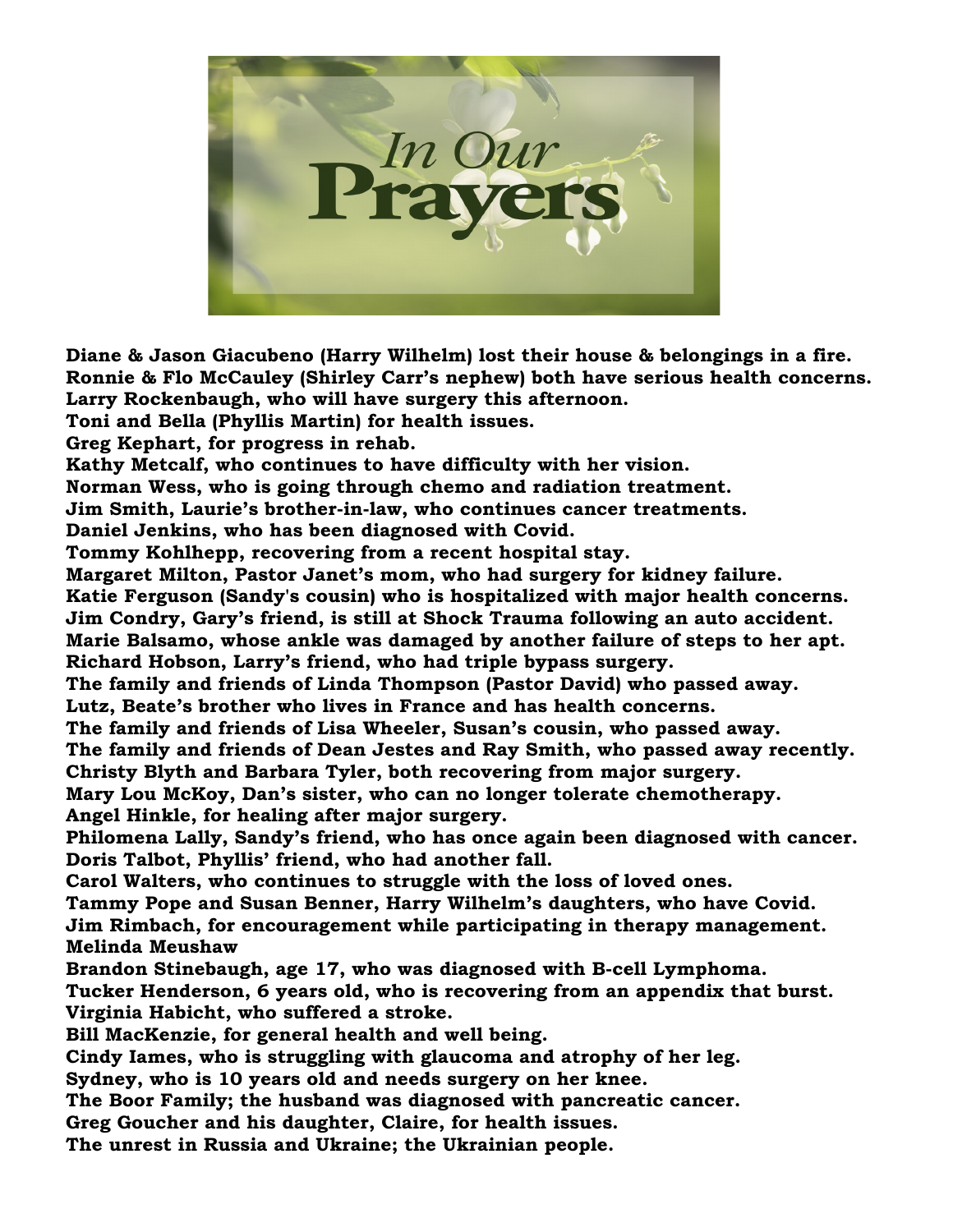**Sharon Schaub (Dan's neighbor) who is hospitalized with cardiac issues. Martin Boyer, Dan's friend, who suffers from headaches. Bettye Kershner, Dan's sister-in-law, still receiving chemo treatments. The people of Buffalo and Uvalde**



**Peggy and Preston Greene were able to join us. Marilyn Gallagher has a birthday this week. We are all here together.**

*The Bell Chimes for the month of June are sponsored by Randy, Terry, and Chris Harrison in memory of Tom and Peggy Edmonds, and in honor of their wedding anniversary on June 28th.*





*The Steeple Lights for the month of June are sponsored by Donna Metcalf in honor of her parents' wedding anniversary on June 14th.*

*The Window Candles for the month of June are sponsored by Sandy MacKenzie and Bobbie Bien, in honor of our church family, future, past and present.*

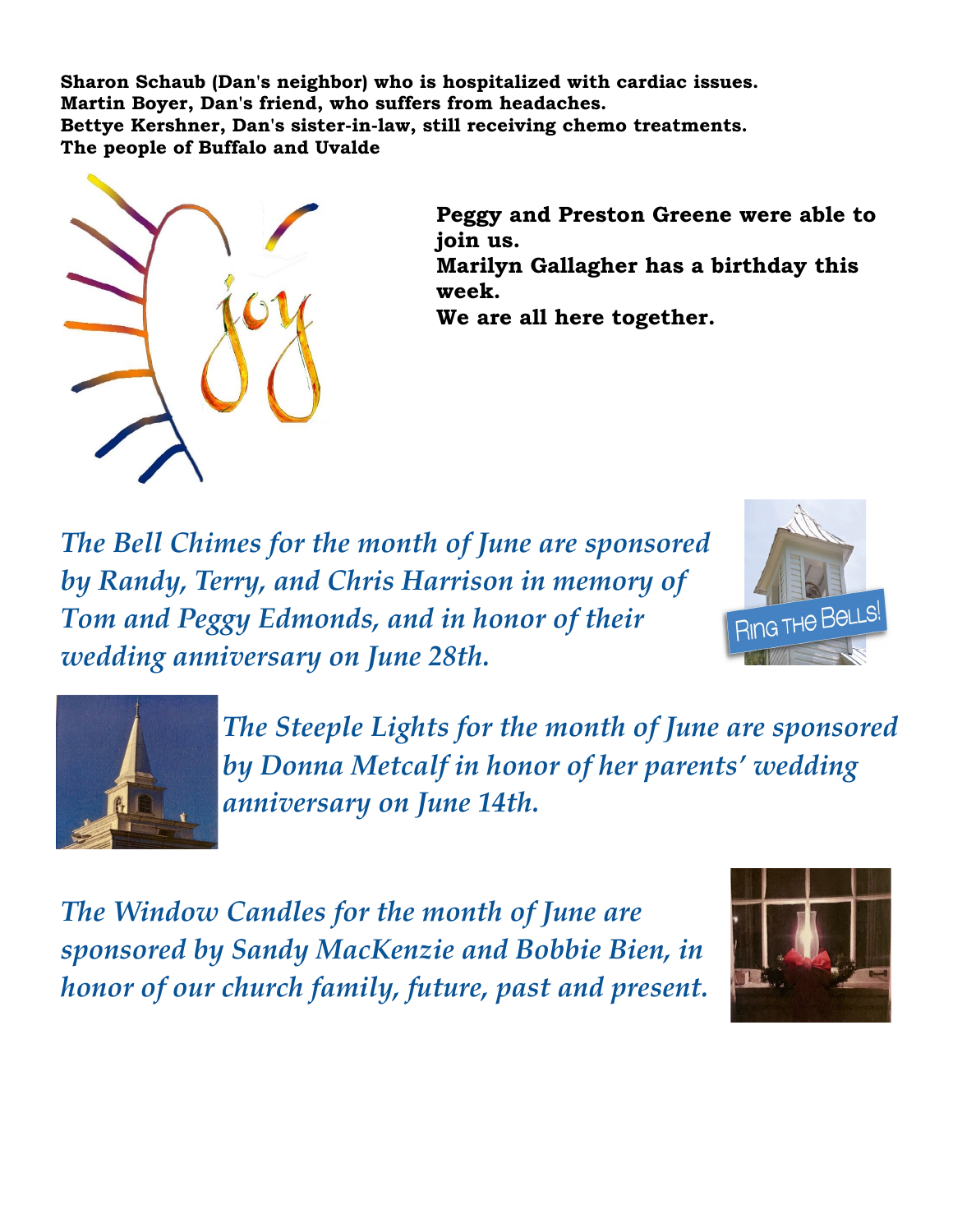#### The following are notes from the Annual Conference

**[Th](file:///C:/Users/trini_dg5j2yo/OneDrive/Documents/BWCUMC Annual Conference notes 2022 (002).pdf)e 238th session of the Annual Conference for the Baltimore-Washington Conference of the United Methodist Church** was held online Wed. June 1 – Fri. June 3, 2022. The Lay Members of the Annual Conference and Clergy represented 606 churches in Maryland, Washington, D.C., and the panhandle of West Virginia.

The theme of this year's session was "Persevere: In Hope, Faith and Joy." The Scripture passage that guided the conference was Hebrews 12:1-3. "*Therefore, since we are surrounded by so great a cloud of witnesses, let us also lay aside every weight and the sin that clings so closely, and let us run with perseverance the race that is set before us, looking to Jesus the pioneer and perfecter of our faith, who for the sake of the joy that was set before him endured the cross, disregarding its shame, and has taken his seat at the right hand of the throne of God. Consider him who endured such hostility against himself from sinners, so that you may not grow weary or lose heart."*

#### The Conference opened with greetings from our Bishop Estrelle Easterling. Throughout the day our Conference conducted three separate ballots, which resulted in a nomination for the episcopacy.

• The Rev. Joseph Daniels, pastor of Emory UMC in Washington, D.C., was nominated by members of the Baltimore-Washington Conference to be a candidate for the episcopacy when the Northeastern Jurisdiction next holds elections for bishops Nov. 2-5, 2022. Daniels has served for 30 years as pastor of Emory UMC and served as the district superintendent of the Greater Washington District. Emory was a congregation that had almost been closed on three occasions and sold twice. But under Daniel's leadership, the church experienced revival and moved from 55 people to more than 400 people in worship. As senior pastor, he also oversaw the construction of a \$60 million, affordable housing project, called the Beacon Center, located on the church property.

#### Annual Conference (AC) Members passed resolutions on Lovely Lane, housing, and global warming on June 2.

- **LOVELY LANE RECOGNITION**
- AC Members congratulated Lovely Lane UMC in Baltimore on its 250<sup>th</sup> anniversary. The church, known as the "Mother Church of Methodism," was the first Methodist Episcopal Church in the United States. It hosted the 1784 Christmas Conference, where the denomination was founded.

#### **INCREASING HOUSING SECURITY FOR ALL**

• Recognizing the rights of all people to have access to safe and affordable housing, conference members voted to add a seat focused on Housing Security Justice and Advocacy to the BWC's Advocacy and Action team.

#### • ENCOURAGING A MORE ROBUST DISCUSSION OF THE SCIENCE RELATED TO GLOBAL WARMING

- Following a spirited debate, members passed a resolution calling for a more in-depth conversation on climate change.
- Roger Kuhn, a lay member from Morgan Chapel UMC in Woodbine, disputed some of the assertions of the BWC's Creation Care team and called for local churches to discuss how churches might better address some of the inevitabilities that will accompany global warming.
- Those speaking for the resolution expressed concern about the dismissal of nuanced points of view about climate change. They asserted that there may be "too great a rush to attribute extreme phenomena to climate change," and called for respectful listening and responsible discussion of the cost, benefits and risks associated with any technology that addresses global warming.
- Those opposed to the resolution said that the science on global warming is sound and, while they appreciate discussion on these important issues, too often conversation is used as a tactic to stall important action to curb destructive climate change.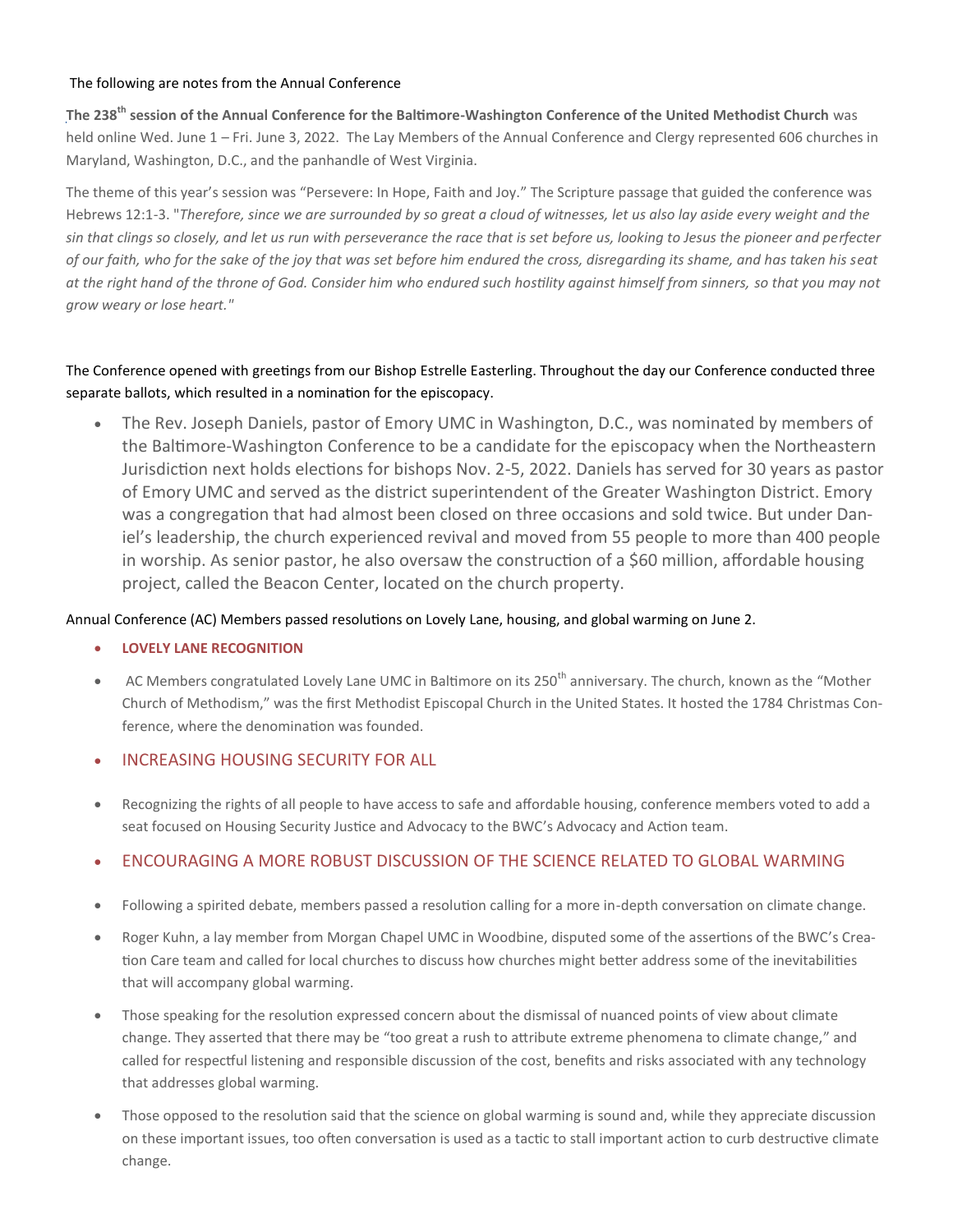The resolution passed by a vote of 271 to 250. For more information, visit the BWC's ministry on Creation Care.

#### BOOM creates framework to live out call

During BOOM's report to the Annual Conference, McCullough reported that nine Elders and three Deacons will be ordained on June 3; and nine Elders and three Deacons will be commissioned as provisional members. This year, BOOM also welcomed 18 students to the License to Preach school.

In other highlights, BOOM leaders:

- Launched the inaugural Living Well program for clergy self-care with 16 participants and eight facilitators.
- Built on efforts to create a culture of call by inviting people to more fully explore God's call upon their lives and give pastors opportunities to deepen their relationships with God and with colleagues and friends.
- Updated the BWC's sexual misconduct and professional ethics policy for clergy. See Keeping our Sacred Trust: Professional and Sexual Misconduct Policy for Ministry Professionals.
- Updated the policy on Continuing Education Credits for clergy and created a Clergy Experience/Process in the Conference's Arena Database that automates and enhances the process for submitting CEUs.
- Began an in-depth research study on Gender, Race and Ministry in the BWC with more than 300 people completing the initial online survey. Initial results from the study will be released later this year.

#### Revised Clergy CEU policy announced

Continuing education and learning additional knowledge and skills are essential for those seeking to be faithful and effective pastors. In these changing and challenging times, the Board of Ordained Ministry of the Baltimore-Washington Conference has created a set of revised policies and procedures to assist clergy in their continuing education and spiritual growth.

#### The revised CEU policy are:

- According to the policy, every conference clergy person shall complete a minimum of eight continuing education units every four years. (One continuing education credit is equivalent to 10 contact hours of qualified instruction; one college or seminary courses, 1 semester hour equals 1.5 CEUs.)
- Because the pandemic caused the General Conference to be postponed, the 2016-2020 quadrennium is not expected to be formally closed until 2024. With the complications COVID has created, the BWC's Board of Ordained Ministry is offering grace on the reporting of CEUs, and clergy have until 2024 to complete their eight CEUs.
- In addition, BOOM has created a Clergy Experience/Process in the Conference's Arena database [ADD LINK] that automates and enhances the process of submitting CEUs.
- The Arena portal will allow pastors to obtain information and resources regarding CEU requirement and view the CEUs credited to them. When a BWC event is cited for CEU's, Arena will automatically record the credits. Clergy can also submit CEUs from other sources.
- All of these features can be managed using Arena's "My CEUs" page, which is found in the right-hand navigation area of Arena, when a person is logged into the system.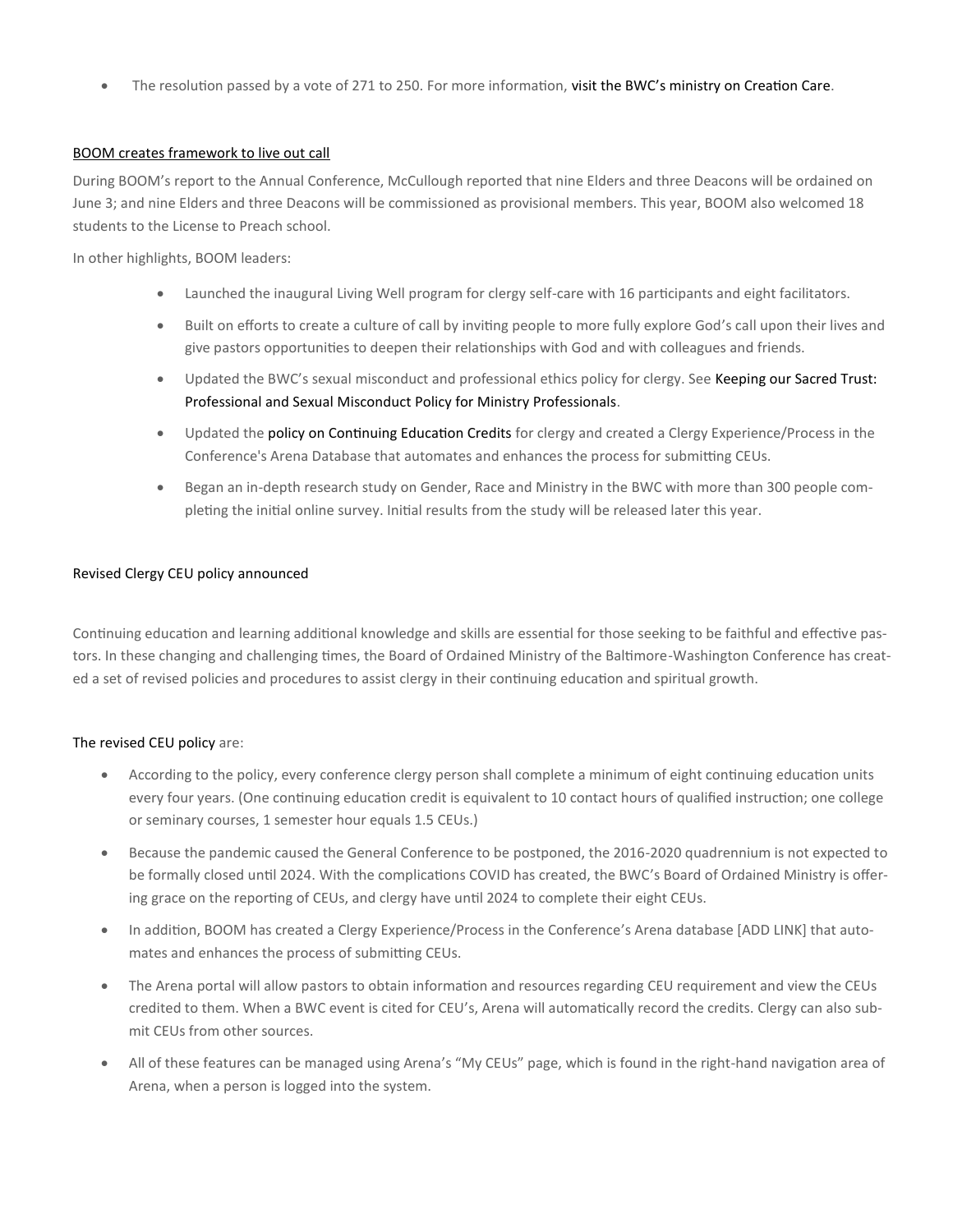Members of the Baltimore-Washington Conference considered three resolutions on the first day of the Annual Conference session – one about a local church, one about the Annual Conference, and one about the Global Church.

#### • SALEM BALTIMORE HISPANIC UMC NAMED A MISSION CHURCH

- In a vote of 523 to 22, Salem Baltimore Hispanic UMC was officially designated as a Mission of the BWC and a Congregation in Transformation.
- As a mission church, which is defined in Para. 259.1.a of the Book of Discipline, the congregation will receive financial support and administrative guidance from the Conference and must pay only a portion of its annual mission shares.
- The BWC recognizes a Redeveloping Church (in its Policy Manual, Para. 4044.2.c) as a congregation undergoing significant demographic, environmental or visional refocusing which has resulted in the temporary loss of ability for selfsupport.
- This designation recognizes the fact that Salem provides a unique and creative outreach to the growing Latino population in East Baltimore. about the church and its pastor, Cassandra "Cassy" Nuñez.
- "Salem is a small congregation that is a beacon of light and witness of God's love in the Highlandtown neighborhood of East Baltimore," said Baltimore Metropolitan District Superintendent, the Rev. Wanda Duckett. "This church speaks the message of God's love and now has the potential to do so even more.".

### • BMCR TO PROVIDE INPUT ON THE USE OF PROCEEDS FROM THE SALE OF CLOSED BLACK CHURCH PROPERTY

- Members also voted in favor of the resolution brought by the BWC caucus of Black Methodists for Church Renewal (BMCR) to have a member of its group work with members of the Conference Board of Trustees to formulate plans on how the sale of Black church property will be allocated. Together, they will formulate strategies on how resources may be best used for the revitalization of existing Black congregations and how new Black faith communities be started in communities with a significant Black population.
- Those who opposed the resolution presented arguments that the conference already has systems and structures in place to address the needs of the Black church (which is defined as a church in which 70 percent of the membership is Black) and all of its churches within the BWC. They warned against the unnecessary broadening of bureaucracy.
- However, the Rev. Valerie Barnes, chair of the BWC's BMCR caucus, called upon members to reflect upon the history of the Black church and to pass this resolution, which would foster the work of anti-racism and bring BMCR to the table to be a resource for the equitable revitalization of Black churches.
- The resolution passed 337 to 214. The strategic plan that is to be created will be brought before the 2023 Session of the Annual Conference for discussion and action.

#### • ENDORSING THE CHRISTMAS COVENANT

- A resolution to endorse the Christmas Covenant, expected to come as legislation before the General Conference in 2024, was approved by BWC members.
- The Christmas Covenant would transform the denomination's existing seven Central Conferences (outside of the U.S.) into Regional Conferences and create a United States Regional Conference.
- The resolution, brought forward by the BWC's General and Jurisdictional delegates, contributes to an anti-colonialist vision of The United Methodist Church. It is expected that each Regional Conference would be able to develop unique sections of the Book of Discipline to meet the contextual needs of their regions.